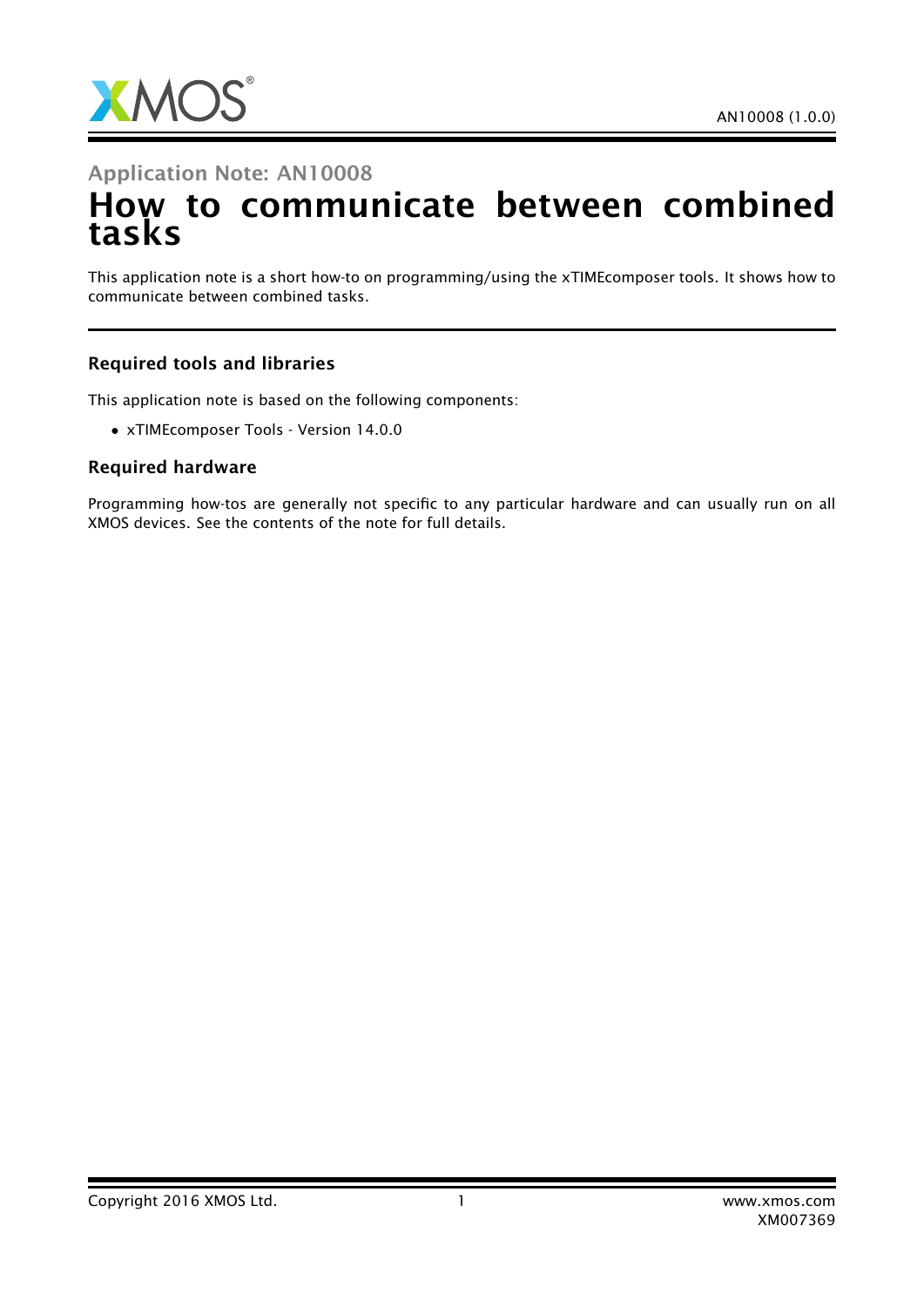

## 1 How to communicate between combined tasks

When tasks are combined, they cannot communicate over channels due to deadlock issues but can communicate over interfaces. The method and results of communication are exactly the same as if the tasks were not combined. So the client can call interface functions:

```
[[combinable]]
void task1(interface my_interface client c)
{
 timer tmr;
 int time;
 int count = 0;
 tmr :> time;
 while (1) {
    select {
    case tmr when timerafter(time) :> int now:
      count++;
      if (count > 5) {
        c.finish();
        return;
      }
      // c is the client end of the connection,
      // let's send a message to the other end.
      c.msgA(count, 10);
      time += 1000;
      break;
    }
 }
}
```
and the server end can receive these messages:

```
[[combinable]]
void task2(interface my_interface server c)
{
 while (1) {
    select {
    case c.msgA(int x, int y):
      printf("Received msgA: %d, %d\n", x, y);
      break;
    case c.msgB(float x):
      // handle the message
      printf("Received msgB: %f\n", x);
      break;
    case c.finish():
      return;
   }
 }
}
```
The tasks can then be combined and communication will work as expected.